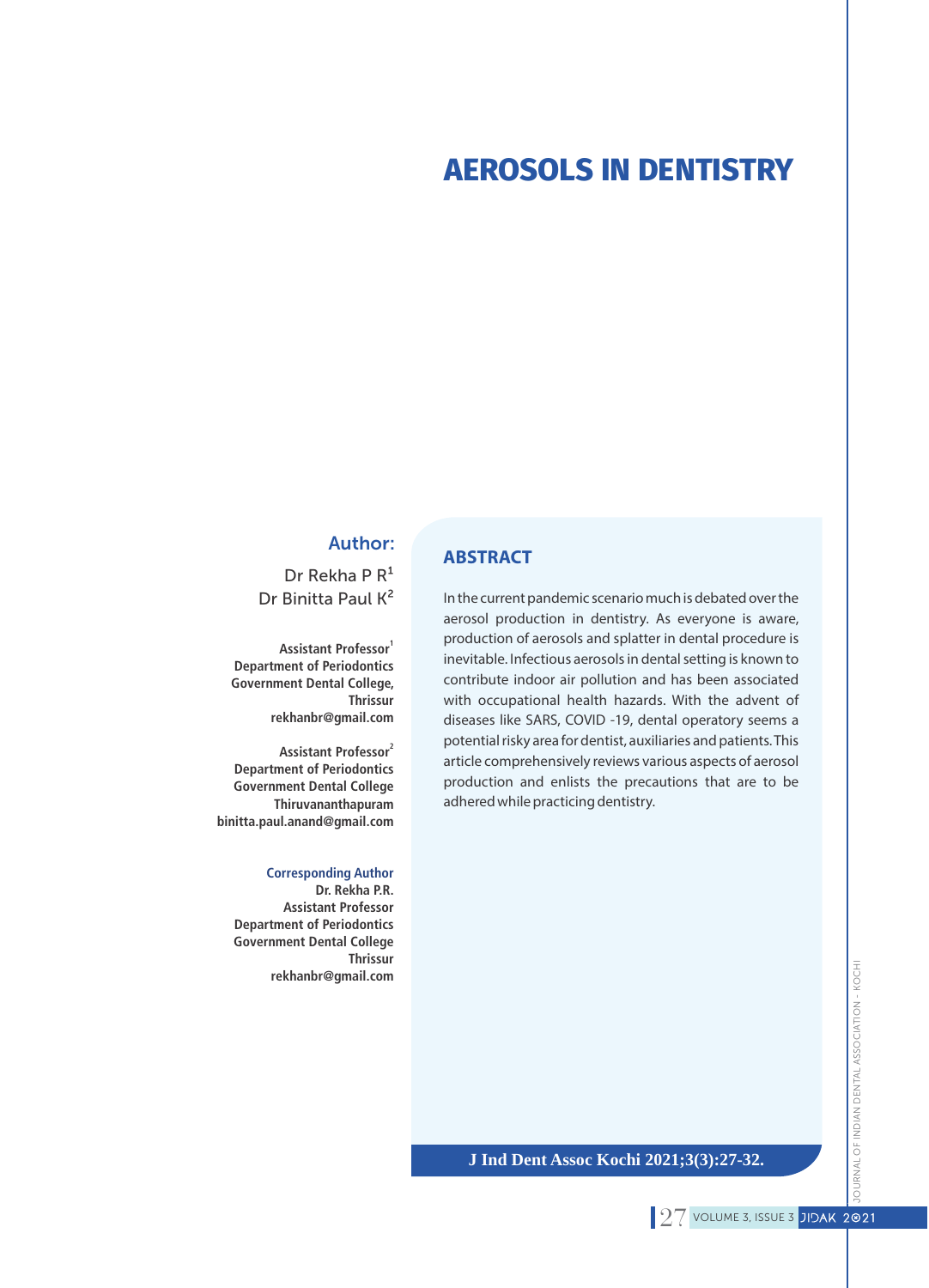### **INTRODUCTION**

Production of aerosols and splatter in dental procedure is inevitable. Aerosol cloud containing particulate matter and fluid is particularly obvious during procedures such as ultrasonic scaling, tooth preparation, polishing and use of air water syringe. This cloud contains materials from treatment site as well as material from dental unit waterlines (DUWL). Infectious aerosols in the dental setting known to contribute indoor air pollution and have been associated with occupational health hazards. Infective agents may include bacteria, viruses, fungal organisms and possibly even prions, however little has been published on virus, fungus and prion-containing aerosols in the dental clinic.<sup>1</sup> With the advent of diseases like SARS, COVID - 19, dental operatory seems a potential risky area for dentist,auxiliaries and patients.

## **Dental Aerosol and Splatter**

Aerosols were defined by Micik and Colleagues as particles less than 50 micrometers in diameter.Particles of this size are small enough to stay airborne for an extended period before they settle on environmental surfaces or enter the respiratory tract.The smaller particles of an aerosol (0.5 to 10μm in diameter) have the potential to penetrate and lodge in the smaller passages of the lungs and are thought to carry the greatest potential for transmitting infections.<sup>2,3,4</sup>

Splatter was defined by Micik and colleagues as airborne particles larger than 50 μm in diameter. Micik and colleagues stated that these particles behaved in a ballistic manner. This means that these particles or droplets are ejected forcibly from the operating site and arc in a trajectory similar to that of a bullet until they contact a surface or fall to the floor. These particles are too large to become suspended in the air and are airborne only briefly.<sup>2-5</sup>

The greatest air-borne infection threat in dentistry comes from aerosols due to their ability to stay air- borne and potential to enter respiratory passages.<sup>6</sup> However splatter also has the potential for infection. As the droplet begins to evaporate, the size of the droplet becomes smaller, and it then has the potential to stay airborne or to become re-airborne as a dust particle.<sup>5</sup> Splatter and droplet nuclei also have been implicated in the transmission of diseases like TB, SARS, measles and herpes viruses etc.

### **Sources of Airborne Contamination During Dental Treatment**

There are at least three potential sources of airborne contamination during dental treatment:

1.Dental instrumentation

2.Saliva and respiratory sources

3.The operative site.

# **Dental Instrumentation**

Contamination during the dental instrumentation result from the contaminated dental instruments and also from Dental unit waterlines. All instruments should wash thoroughly using soap and water and should undergo the proper sterilization protocols. To minimize contamination from DUWL, CDC recommended methods of treatments of DUWL should be followed.

The risk of cross-infections in dental settings can be tackled by implementing appropriate systems of proven efficacy. There are different chemical, physical or chemo-physical treatment systems of DUWLs, (e.g., per acetic acid, glutaraldehyde, chlorhexidine, chlorine dioxide, filtration, flushing, reverse osmosis, etc.) $<sup>7</sup>$ .</sup>

The Centre for Disease Control and Prevention (CDC) recommend that manufacturers should provide dental units with a separate reservoir, typically a container of about 1-liter capacity, from which tap water, deionized water and/or distilled water can be fed to the drill in order to cool it. Moreover, these separate reservoirs are also better suited for the input of biocides.<sup>8</sup> Use of hand pieces and turbines fitted with antireflux valves are recommended particularly when sterile safe water is not guaranteed. These valves are triggered when the turbine stops and prevent liquids, and hence also micro-organisms, from being aspirated when rotating instruments are used.

Particularly recommended by the CDC is flushing, which should always be carried out for 20-30s after each patient is treated. This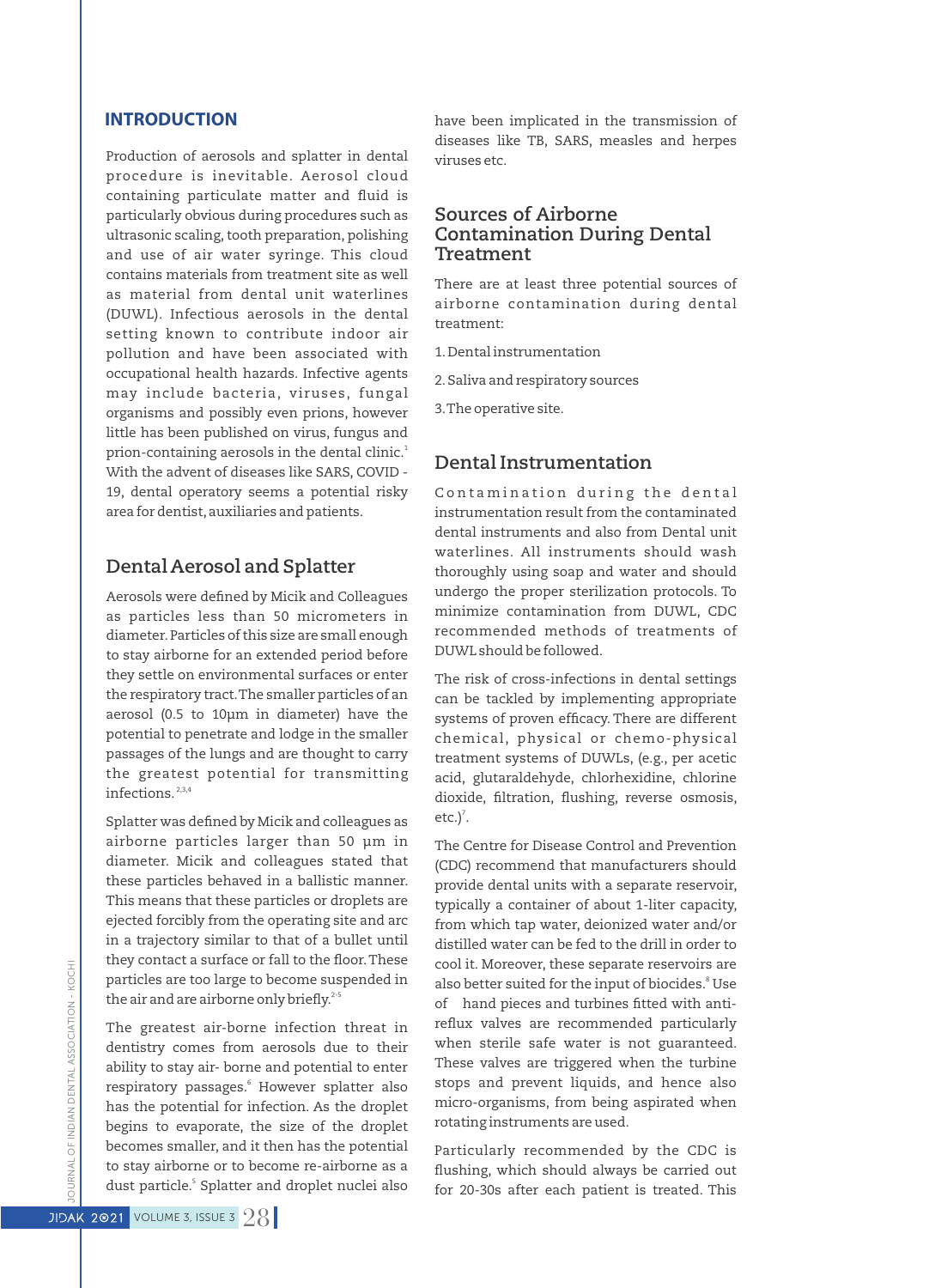should be done for all devices that connect to a water line and enter patients' mouths, such as hand pieces, ultrasonic scalers and air/water syringes. This procedure is intended to physically flush outpatient material that might have entered the turbine, air or water lines.<sup>8</sup> As per a recent study, Flushing alone is not sufficient and that other strategies are required in order to improve water quality in dental practices.<sup>9</sup>

In order to reduce microbial contamination, and/or the formation of biofilm in DUWLs, Italian Health Ministry recommended the following guidelines.<sup>10</sup>

- 1. Any sections excluded from the flow currents should be eliminated from the network.
- 2. Install anti-stagnation devices to keep the water circulating continuously, particularly during non-working hours.
- 3. Supply the network with sterile solutions, after isolating it from the main water supply.
- 4. Disinfect the water by means of continuous or discontinuous treatments. These latter, which may be carried out periodically or between one patient and the next, prevent chemical contamination of the operating field, reduce the exposure of staff and minimize the risk of selecting resistant micro-organisms; however, they require a greater commitment of resources and attention than continuous treatments.
- 5. All devices that connect to a water line and enter patients' mouths, such as hand pieces, ultrasonic scalers and air/water syringes, should be switched on and flushed through before use: for at least two minutes at the beginning of each working day and for at least 20-30 s before each patient is treated.
- 6. Filters (≤0.2µm) that can trap microorganisms coming from inside the water supply network should be installed immediately upstream of hand pieces.

In addition, in the case of invasive surgical procedures,only sterile water should be used.

### **Oral Cavity as Source of Contamination**

Oral cavity carries microorganisms from deep periodontal pockets, dental plaque, throat, nasopharynx and respiratory tract. So any dental procedure that has the potential to aerosolize saliva will cause airborne contamination with organisms from some or all of these sources. These may include Mycobacterium tuberculosis, pathogenic streptococci and staphylococci, common cold and influenza viruses, SARS virus, Herpes virus and the Novel corona virus 2. It also should be assumed that all patients may have an infectious disease that has the potential to be spread by dental aerosols; thus, universal precautions to limit aerosols also should be in 5 place.

The use of personal barrier protection such as masks, gloves and eye protection will eliminate much of the danger inherent in splatter droplets arising from the operation site.<sup>11</sup> But any dental procedure that creates aerosols and splatter which have the capacity to reaerosolize can enter the respiratory tree via leaky masks or if the operator removes the mask immediately after the procedure near the operatory.<sup>5</sup> A true aerosol or droplet nuclei may be present in the air of the operatory for up to 30 minutes after a procedure.<sup>6</sup> The airborne material was spread to a distance of at least 18 inches from the operative site.<sup>5</sup> So the operator should keep the above points while removing the personal protective equipments. Also, there is a potential for an airborne contaminant to enter the ventilation system and spread to areas of the facility where barrier protection is not used.

One method of reducing overall bacterial counts produced during dental procedures is the use of a pre procedural rinse. The use of a .01 percent chlorhexidine or essential oil–containing mouthwash for one minute before a dental procedure has been shown to significantly reduce the bacterial count in the air of the operatory.<sup>12,13</sup> 1% povidone iodine pre procedural rinse also found to be effective in reducing the microbial burden.<sup>14</sup> Studies have shown that povidone iodine has higher virucidal activity than other commonly used antiseptic agents, including CHX and benzalkonium chloride.<sup>15</sup> Recent investigations have proposed that 0.23% PVP-I mouthwash for at least 15 seconds before procedures may reduce salivary viral load, indicating its use in COVID-19-positive patients.<sup>16</sup>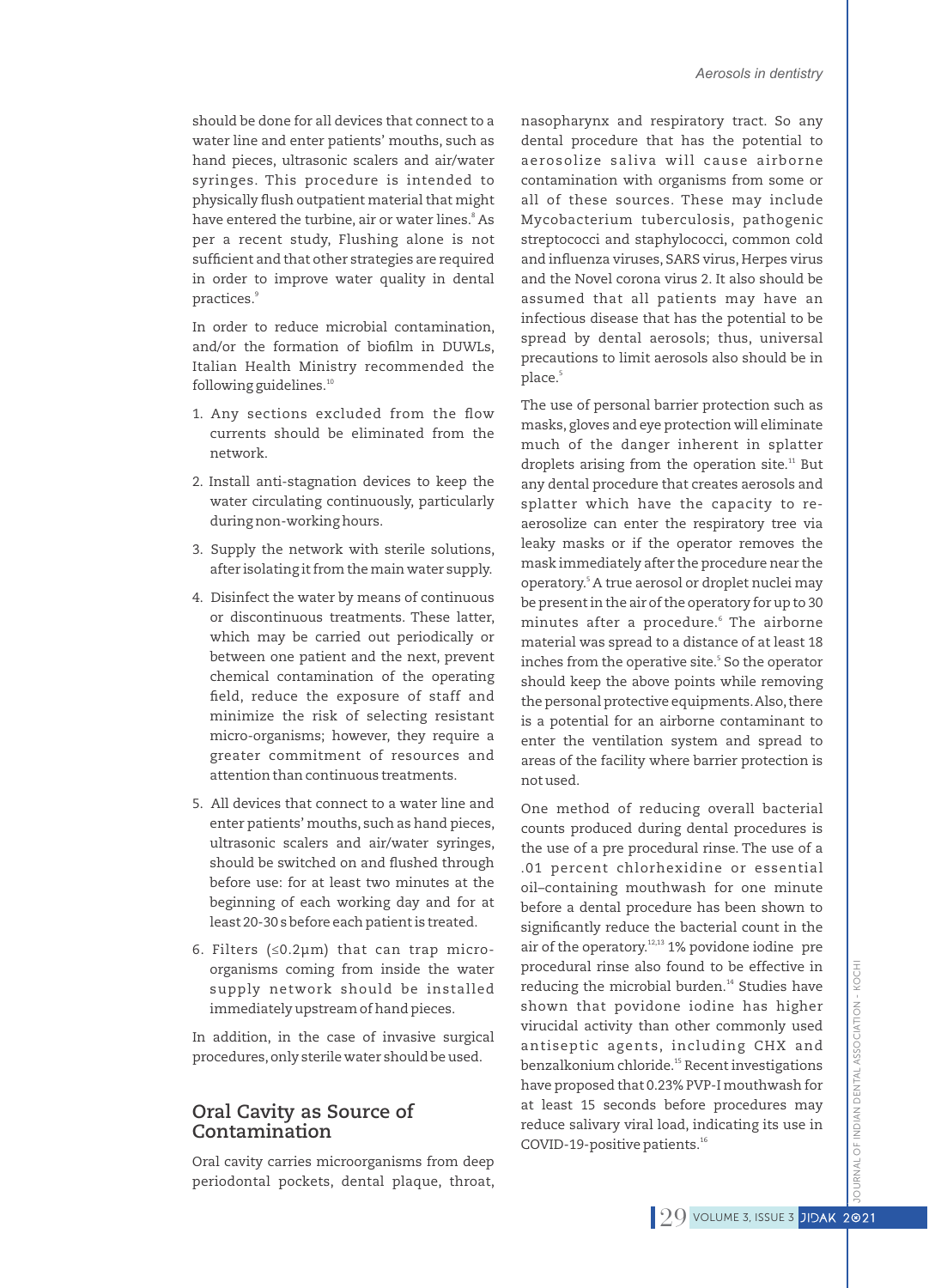During many dental procedures, the use of a rubber dam will eliminate virtually all contamination arising from saliva or blood. But In certain restorative procedures such as sub-gingival restorations and the final steps of crown preparation, it often is impossible to use a rubber dam. The use of a rubber dam also is not feasible for periodontal and hygiene procedures such as root planing, periodontal surgery and routine prophylaxis. This is of particular concern owing to the fact that periodontal procedures always are performed in the presence of blood and instruments such as the ultrasonic scaler, which has been shown to create the greatest amount of aerosol contamination,are used.

### **Contamination from Operative Site**

Dental hand pieces, ultrasonic scalers, air polishers and air abrasion units produce the most visible aerosols. Each of these instruments removes material from the operative site that becomes aerosolized by the action of the rotary instrument, ultrasonic vibrations or the combined action of water sprays and compressed air. Using the bacterial growth method, the ultrasonic scaler has been shown to produce the greatest amount of airborne contamination, followed by the airdriven high-speed hand piece, the air polisher and various other instruments such as the air water syringe and prophylaxis angles.<sup>17</sup>

Two methods are available to reduce airborne contamination arising from the operation site. One method involves using devices that remove the contaminated material from the air of the treatment area after it has become airborne. The other is to remove the airborne contamination before it leaves the immediate area surrounding the operative site. The most frequently mentioned methods of removing airborne contamination from the air of the treatment room are the use of a high efficiency particulate air, or HEPA, filter and the use of ultraviolet, or UV, chambers in the ventilation system.While both of these systems appear to reduce airborne contamination, they are somewhat expensive.<sup>5</sup> Both approaches also have the problem that it takes an extended period for the air in the treatment room to cycle through the filter or UV treatment system.

From a practical point of view, it is easier to remove as much airborne contamination as possible before it escapes the immediate treatment site. The use of a high-volume evacuator, or HVE, has been shown to reduce the contamination arising from the operative site by more than 90 percent.<sup>18</sup> It should be emphasized that for a suction system to be classified as an HVE, it must remove a large volume of air within a short period. An evacuator that pulls a high vacuum, but does not remove a large volume of air, such as is used routinely for hospital suction, is not considered an HVE.The usual HVE used in dentistry has a large opening (usually 8 millimetres or greater) and is attached to an evacuation system that will remove a large volume of air (up to 100 cubic feet of air per minute).The small opening of a saliva ejector does not remove a large enough volume of air to be classified as an HVE.

### **CONCLUSION**

It must be emphasized that no single approach or device can minimize the risk of infection to dental personnel and other patients completely. A single step will reduce the risk of infection by a certain percentage, another step added to the first step will reduce the remaining risk, until such time as the risk is minimal.This can be described as a layering of protective procedures.

In the reduction of dental aerosols, the first layer of defence is personal protective barriers such as masks, gloves and safety glasses. The second layer of defence is the routine use of an antiseptic pre procedural rinse with a mouthwash such as chlorhexidine. The third layer of defence is the routine use of an HVE either by an assistant or attached to the instrument being used. An additional layer of defence may be the use of a device to reduce aerosol contamination that escapes the operating area, such as a HEPA filter. The first three layers of defence are found routinely in most dental operatory, are inexpensive and can be made part of routine infection control practices easily.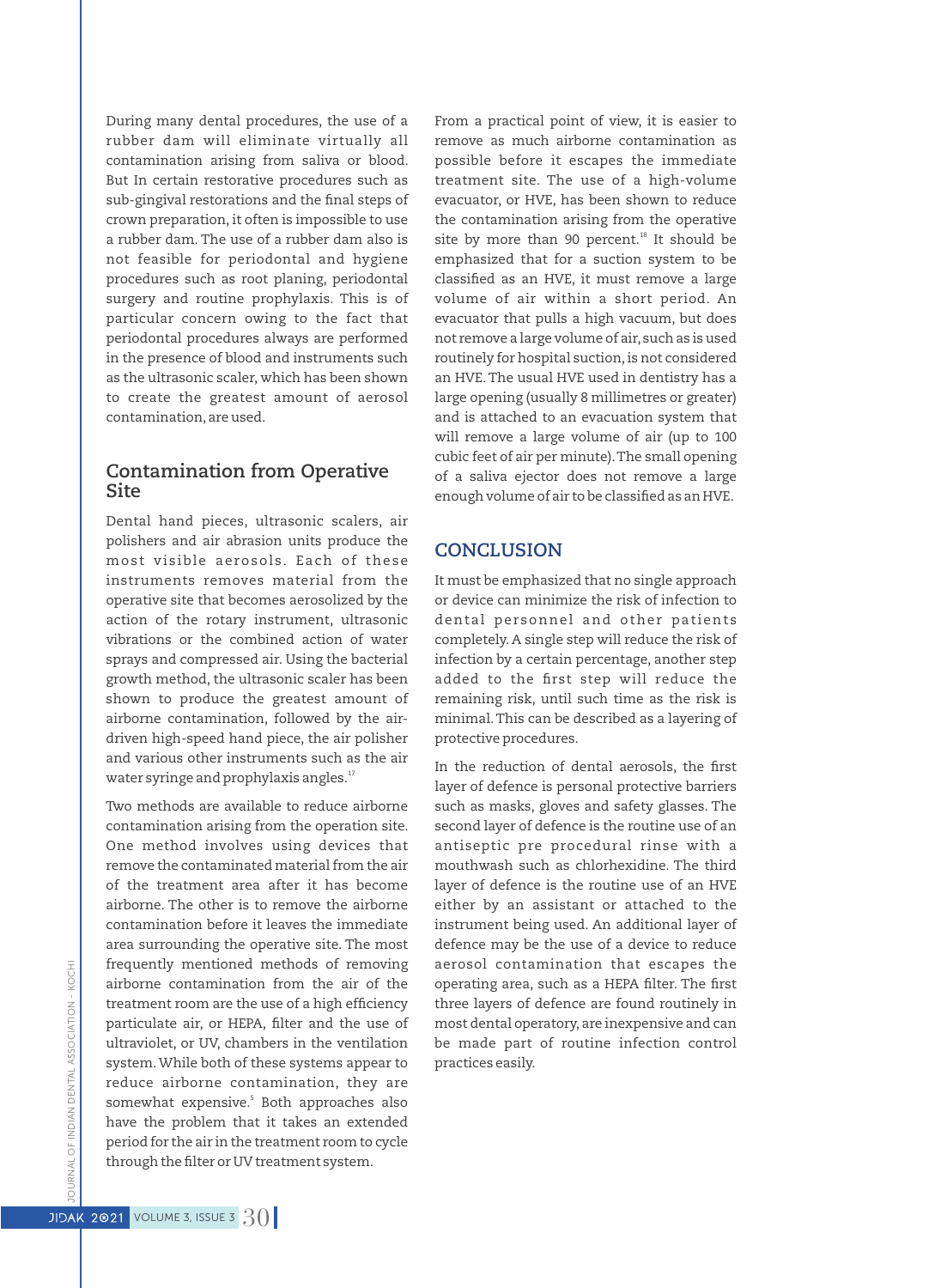#### **Table 1 Differences between aerosols and splatter generated during dental procedures**

| No            | Property                    | Aerosols                                                     | Splatter                                                                                 |
|---------------|-----------------------------|--------------------------------------------------------------|------------------------------------------------------------------------------------------|
|               | <b>Size</b>                 | Size less than 50 micrometers.                               | Size more than 50 micrometers.                                                           |
| $\mathcal{D}$ | Distribution                | Wide spread<br>Can widely distribute in the<br>dental clnic. | Immediate surrounding<br>Most Radiated towards<br>patient's chest and<br>operators face. |
| ς             | Inhalation                  | Common                                                       | Uncommon                                                                                 |
| 4             | Skin and Surface<br>Contact | Common                                                       | Common                                                                                   |
|               | Time                        | Remains in air for long time                                 | Settle down immediately                                                                  |

#### **Table 2 Methods to reduce airborne contamination**

| <b>No</b> | Methods                                                                                     | Advantage                                                                                              | Disadvantage                                                   |
|-----------|---------------------------------------------------------------------------------------------|--------------------------------------------------------------------------------------------------------|----------------------------------------------------------------|
| 1         | Barrier protection Methods-<br>Personal protective devices<br>Gloves, Masks, Eye protective | Part of standard<br>precautions.                                                                       | Masks filter only<br>$60-95%$ aerosols.                        |
|           | devices, Face shield,<br>Protective aprons                                                  | Inexpensive<br>Offers 3excellent<br>protection if all<br>instructions are<br>followed.                 | Subject to leakage<br>if fitting is not proper.                |
| 2         | Pre procedural rinses                                                                       | Reduces the bacterial<br>count in the mouth,<br>saliva, and air<br>Inexpensive                         | Does not affect<br>microorganisms in<br>biofilm, and blood     |
| 3         | High volume evacuation                                                                      | Reduces most<br>materials, including<br>bacteria, viruses,<br>blood and aerosols<br>from the operatory | Expensive                                                      |
| 4         | High efficiency particulate<br>air room filters                                             | Highly effective in<br>reducing the number<br>of airborne organisms                                    | Expensive                                                      |
|           |                                                                                             |                                                                                                        | May require engineering<br>changes to the ventilator<br>system |